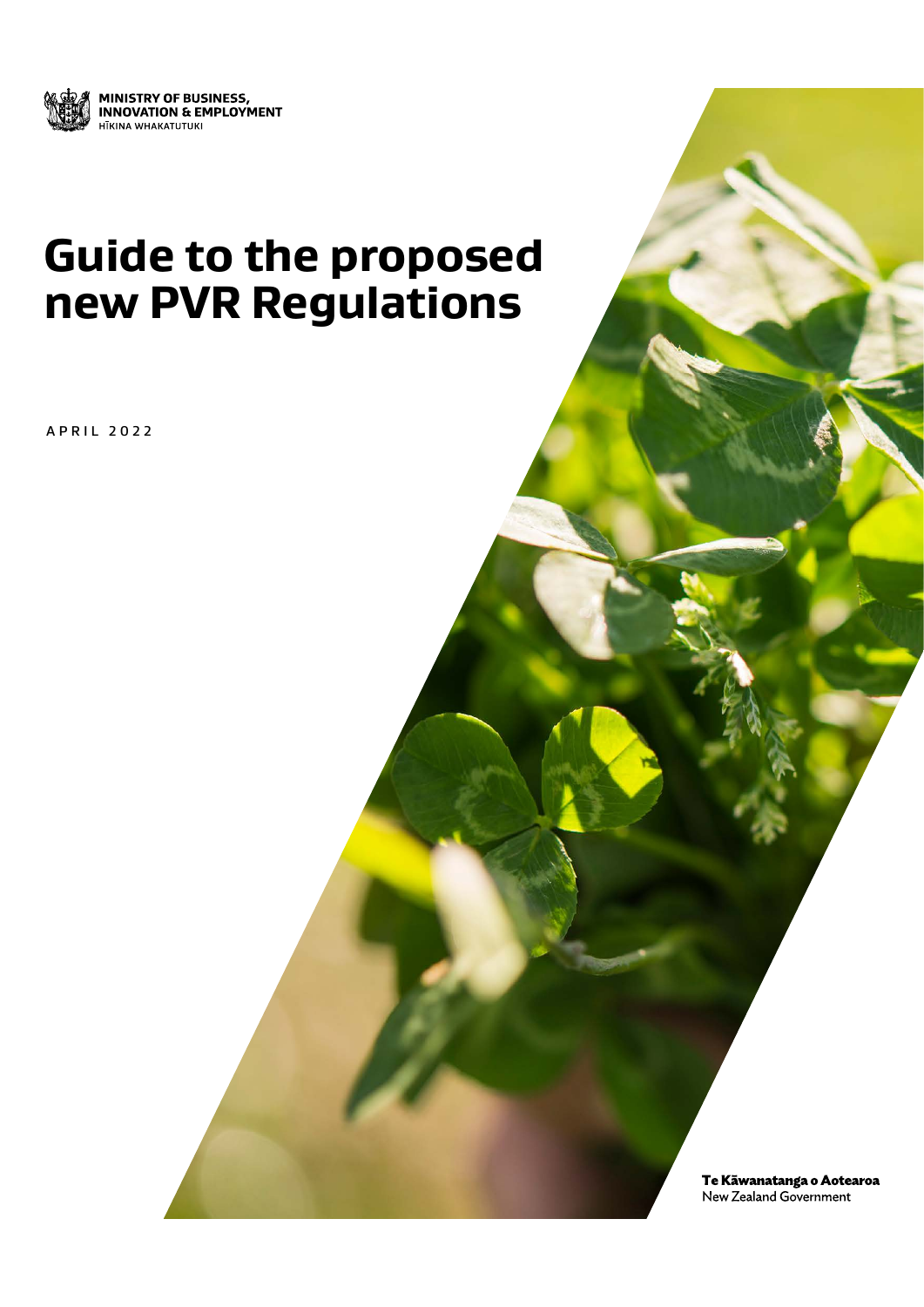

## **Ministry of Business, Innovation and Employment (MBIE) Hīkina Whakatutuki – Lifting to make successful**

MBIE develops and delivers policy, services, advice and regulation to support economic growth and the prosperity and wellbeing of New Zealanders.

#### **More information**

Information, examples and answers to your questions about the topics covered here can be found on our website: **www.mbie.govt.nz** or by calling us free on: **0800 20 90 20.**

#### **Disclaimer**

This document is a guide only. It should not be used as a substitute for legislation or legal advice. The Ministry of Business, Innovation and Employment is not responsible for the results of any actions taken on the basis of information in this document, or for any errors or omissions.

### **Online: ISBN 978-1-99-102275-2**

**April 2022**

#### **©Crown Copyright**

The material contained in this report is subject to Crown copyright protection unless otherwise indicated. The Crown copyright protected material may be reproduced free of charge in any format or media without requiring specific permission. This is subject to the material being reproduced accurately and not being used in a derogatory manner or in a misleading context. Where the material is being published or issued to others, the source and copyright status should be acknowledged. The permission to reproduce Crown copyright protected material does not extend to any material in this report that is identified as being the copyright of a third party. Authorisation to reproduce such material should be obtained from the copyright holders.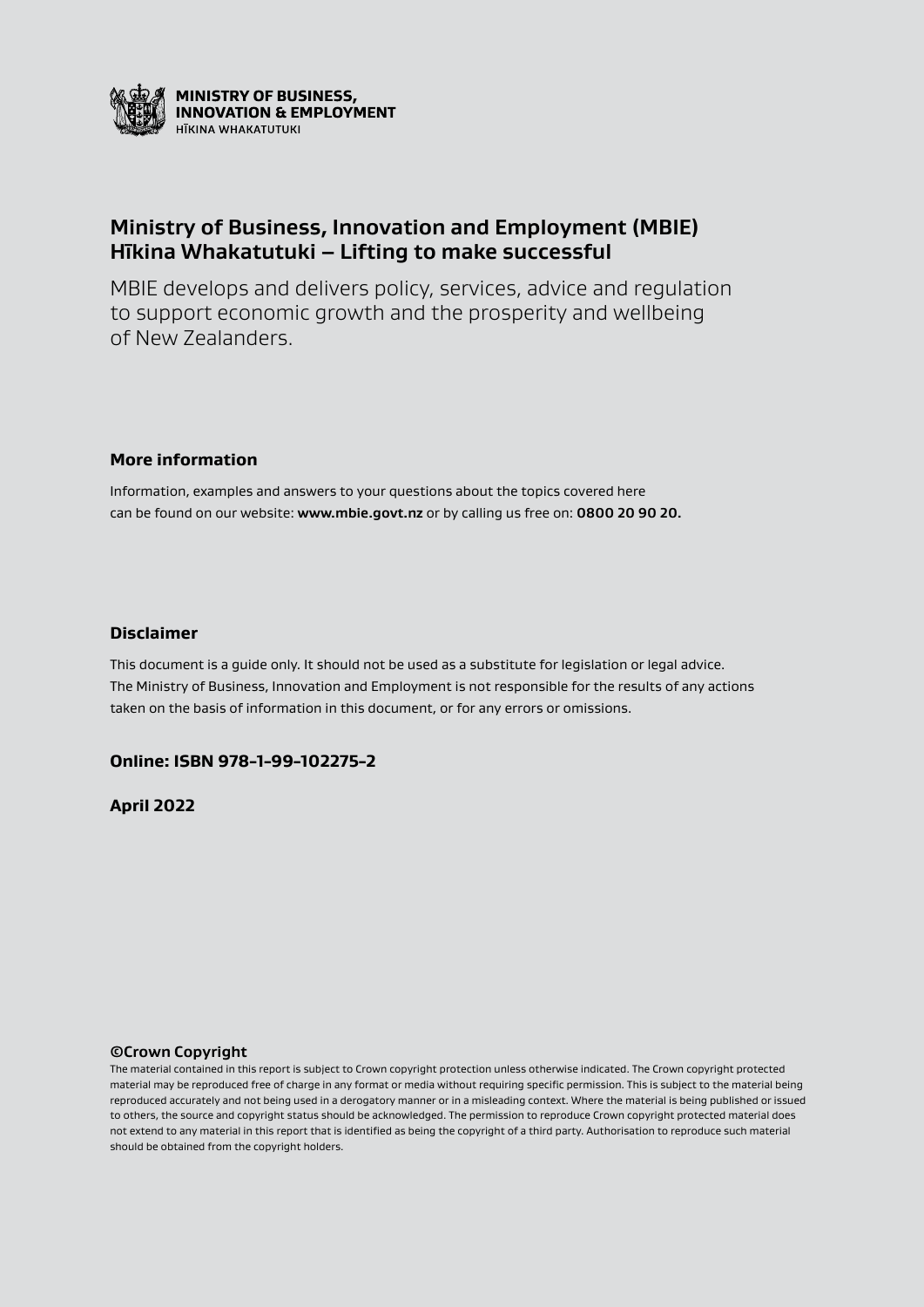# **Introductory comments**

This guide accompanies the A3 poster guide to the proposed new regulations. It provides further information on the new regulations. It follows the same 'groupings' of regulations used on the poster. The submissions template is also structured according to these same groups.

The current regulations are the Plant Variety Rights Regulations<sup>1</sup> 1988. Between the PVR Act 1987 and the 1988 regulations, there are considerable gaps in procedural details for many of the processes in the Act. For example, the Act refers to parties 'being heard' but there are no prescribed processes for how hearings should be conducted. This is not satisfactory from a regulatory point of view as it makes it hard to ensure that due process is followed when matters relating to an individual's rights are under consideration.

The most up to date examples of regulations in intellectual property legislation are the Patents Regulations 2014. Many of the processes in the PVR regime are similar to processes for patents (eg opposition, cancellation, nullification, restoration and hearings). Following the public consultation in 2021, Cabinet agreed that the new PVR regulations be based on the Patents Regulations where it made sense to do so.

PLEASE NOTE: We are also consulting on changes to the quantities of propagating material (seed) required to be provided with a PVR application (under clause 36(2)(c) of the PVR Bill). The current amounts are those set out in Schedule 1 of the 1988 Regulations. Please refer to the separate document PVR Regulations: Proposal to amend quantities of seed required with an application. This document sets out the proposed new amounts and the rationale for the changes. Seed quantities will be set out Schedule 4 of the new PVR regulations. You can provide comment on these changes in the same submissions template provided for your comments on the exposure draft of the regulations.

<sup>1</sup> These can be found at: legislation.govt.nz/regulation/public/1988/0101/latest/DLM124608.html?search=ts regulation%40deemedreg\_plant\_resel\_25\_a&p=1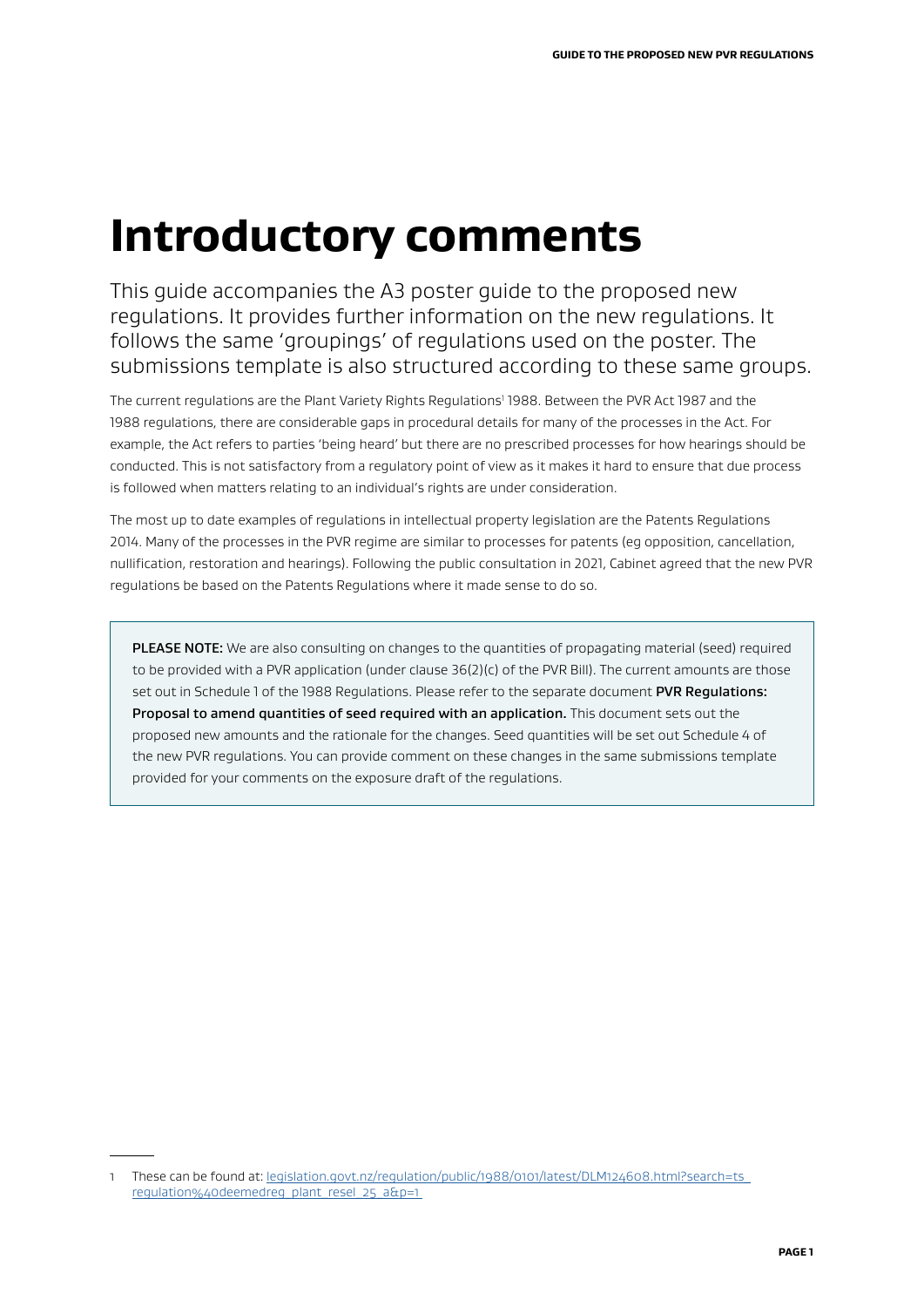# **Key matters that apply to all applications and grants**

The matters in this section are relevant to all PVR applications and grants (as opposed to those in the next section that will not necessarily be needed in relation to every application or grant). They cover general provisions and provisions relating to applications and growing trials.

## **General Provisions (Regulations 3 and 7-34)**

Regulation 3 sets out the definitions used in the regulations.

Regulations 7-12 prescribe matters relating to the payment of fees. The fees are set out in Schedule 3 of the regulations. Schedule 3 reflects current fees but will be amended following the outcome of the fees review.

Regulations 13-23 prescribe matters relating to forms and documents. They prescribe the use of the IPONZ case management unless the Commissioner is satisfied that a person cannot access this because of "exceptional reasons beyond the person's control".

Regulations 24-27 prescribe matters relating to addresses provided by those dealing with the Commissioner.

Regulations 28-34 prescribe matters relating to the use of agents by applicants and others who deal with the Commissioner.

COMMENT: These regulations bring together various matters scattered throughout the current Act and regulations. Note in particular:

- > the change to when renewal fees are due from one month either side of the anniversary date to within the three months ending with the anniversary date
- > the requirement to provide a communication address in addition to an address for service.

#### Provisions relating to PVR application (Regulations 35-44 and 48)

Regulations 35-41 prescribe what (in addition to the requirements of clauses 36, 38 and 46 of the Bill) must be provided in relation to a PVR application, and associated timeframes. This includes provisions relating to information, denominations, colour photographs and propagating material.

Regulations 42-44 prescribe matters relating to growing trials and should be read alongside clauses 47 and 48 of the Bill. They set out the conditions the Commissioner can set for growing trials and prescribed that trial and examination fees must be paid within two months of a request, with extensions only being granted in exceptional circumstances.

Regulation 48 sets out the prescribed times for supply of propagating material or information by third parties (either other PVR applicants or PVR holders) under clause 69 in the Bill.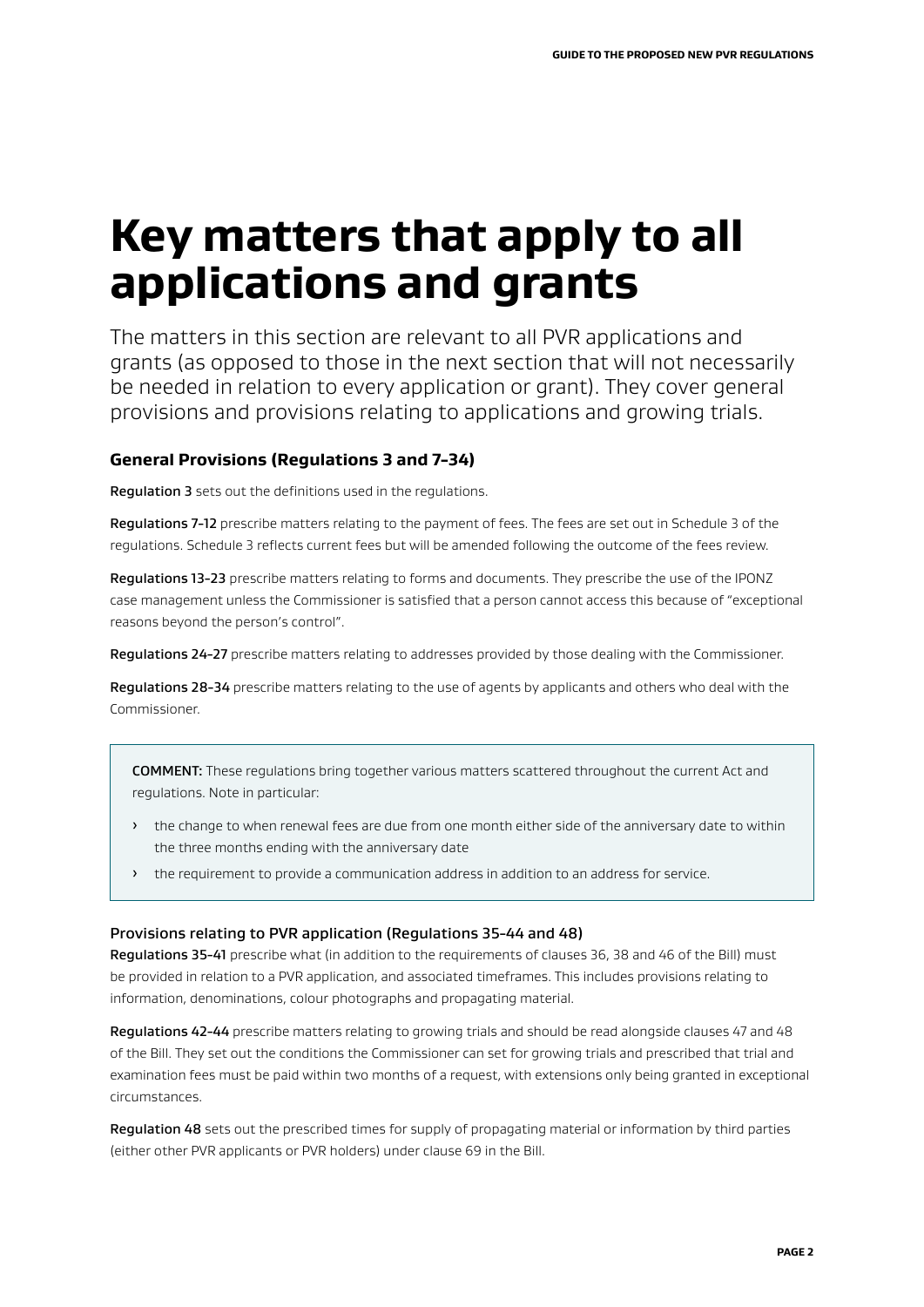COMMENT: The select committee changed the requirement in the introduction version of the Bill that a denomination must be provided with the application. Instead, it must now be provided within the prescribed time after the application. Requlation 38 sets this time as 3 months after the date of the application. The quantities of propagating material required to be provided with the application will be set out in Schedule 4. As noted at the start of this guide, we are also consulting on amendments to the current requirements relating to seed quantities.

## **Key matters that only apply to applications or grants in certain circumstances**

The matters in this section will not necessarily apply for every PVR application or grant. For example, only a small fraction of PVR applications will be subject to an opposition procedure under clause 49 of the PVR Bill.

### **Non-indigenous species of significance (Regulation 6)**

Regulation 6 provides that the list of non-indigenous plant species of significance (defined under clause 54 of the Bill) is set out in Schedule 2 of the regulations.

COMMENT: The PVR Bill provides that all PVR applications involving plant species that are indigenous to New Zealand and a small number of non-indigenous species of significance (and where the material was obtained in New Zealand) will first be considered by the Māori Plant Varieties Committee. The Bill defines the non-indigenous species of significance as those that have been identified as coming to New Zealand on the migrating waka.

Following the consultation on the regulations, Cabinet agreed to keep the list of non-indigenous species of significance as set out in the discussion document. The list can be amended in the future (by making change to the regulations) but only if subsequent species were shown to meet the definition in the Bill. This could happen, for example, if subsequent research identifies other taonga species that came on the migrating waka.

Some submitters sought a broader definition of 'non-indigenous species of significance' that would permit potentially a wide range of other species to be added in the future. Others stressed the importance of providing certainty to plant breeders.

We acknowledge that it has been a challenge for this review to address the issue of defining 'taonga species'. The scope of the PVR regime is too narrow for this question to be comprehensively addressed, and it is better considered as part of Te Pae Tawhiti, the response to the Wai 262 report. If subsequent work settles on a more comprehensive definition of taonga species, the approach taken in the Bill and these regulations can be revisited.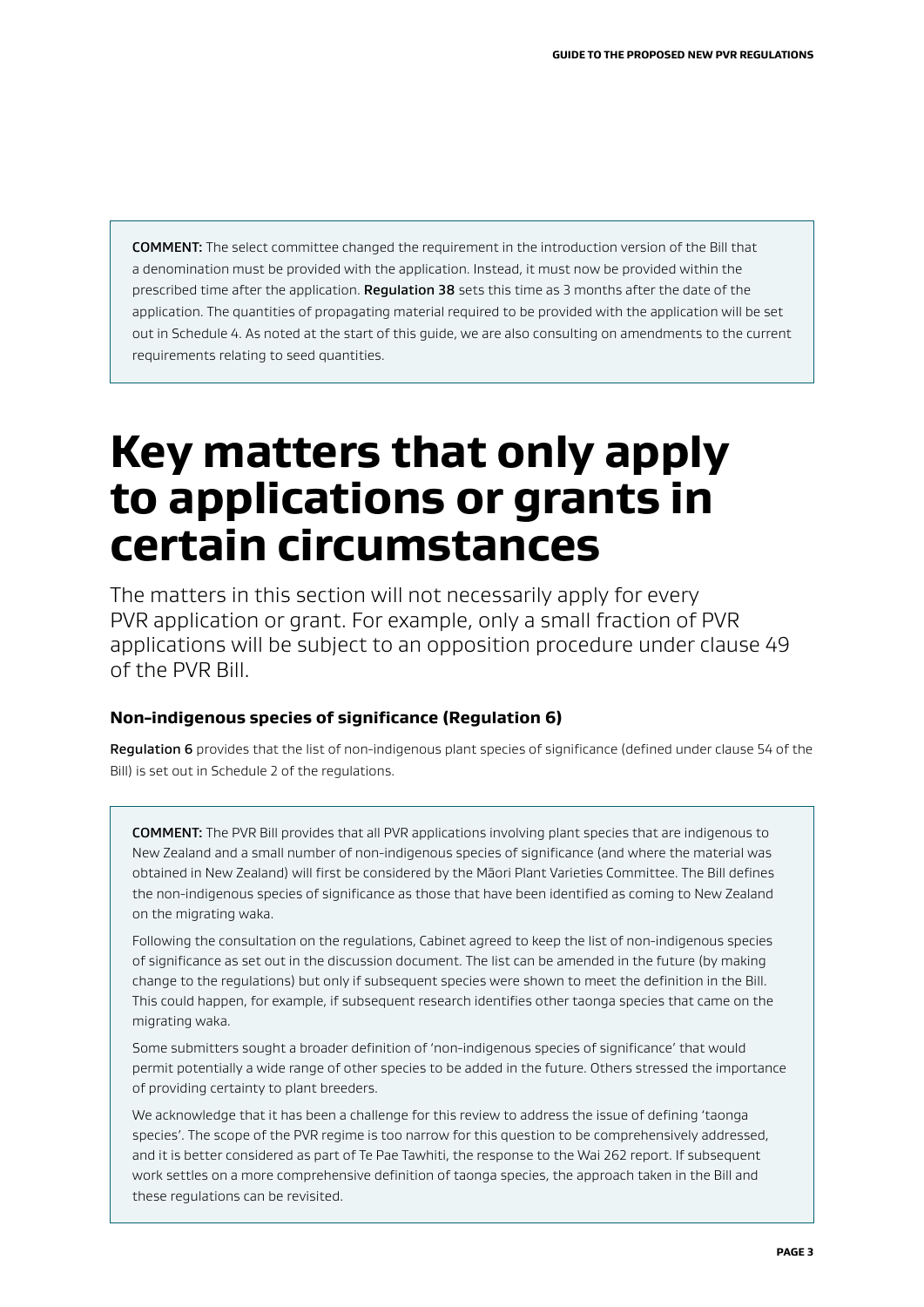## **Opposition to grant of a PVR (Regulations 45-47)**

Regulations 45-47 prescribe what a notice of opposition to the grant of a PVR (made under clauses 49 and 50 of the Bill) must contain, how it must be filed and when a counter-statement to the notice must be filed. They also set out that opposition to denomination must be made within 3 months of publication of the denomination. Opposition on any other matters can be made any time until the PVR is granted. A counter-statement must be filed within 2 months of receiving a notice of opposition.

### **Cancellation, nullification and surrender of PVRs (Regulations 52-58)**

Regulations 52-54 set out the procedures relating to an application (made under clause 80 of the Bill) for cancellation or nullification of a PVR (on grounds set out in clause 76 of the Bill). They include what is required to be included in an application and time frames for the filing of a counter-statement by the PVR holder.

Regulations 55-58 set out the procedures relating to notification of surrender of a PVR (under clause 85 of the Bill) and the filing of a notice of opposition to this surrender.

### **Restoration of lapsed applications and cancelled PVRs (Regulations 59-70)**

Regulations 59-64 set out the procedures for an application (under clause 88 of the Bill) to restore a lapsed PVR application. A PVR application lapses either because of a failure to comply with a request for propagating material or information (under clause 46 of the Bill) or because of a failure to pay a prescribed fee (under clause 48 of the Bill). They set out the timeframes for filing applications and notices of opposition. They also address the issue of what happens if the variety is exploited during the period between lapsing of an application and its restoration.

Regulations 65-70 set out the procedures for an application (under clause 95 of the Bill) to restore a PVR that has been cancelled because of non-payment of the renewal fee. They set out the timeframes for filing applications and notices of opposition. They also address the issue of what happens if the variety is exploited during the period between cancellation of the PVR and its restoration.

### **Compulsory licences (Regulations 71-75)**

Regulations 71-75 set out procedures (including timeframes) relating to compulsory licences, including applications (under clause 102 of the Bill), filing a counter statement, provisions of further information and evidence, and applications (under clause 111 of the Bill) for amendment or revocation of a compulsory licence.

### **Proceedings before the Commissioner (hearings) (Regulations 95-118)**

Regulation 95 sets out the proceedings to which the hearings regulations apply.

Regulations 96-118 set out all the remaining matters relating to the conduct of hearings. These include regulations relating to:

- > Case management conferences (should the Commissioner decide to call one) (Regulations 98-101)
- > The Commissioner's power to extend prescribed time limits (Regulation 104)
- ȓ Procedural and evidential requirements (Regulations 105-111)
- ȓ How hearings may be conducted and costs (Regulations 112-118).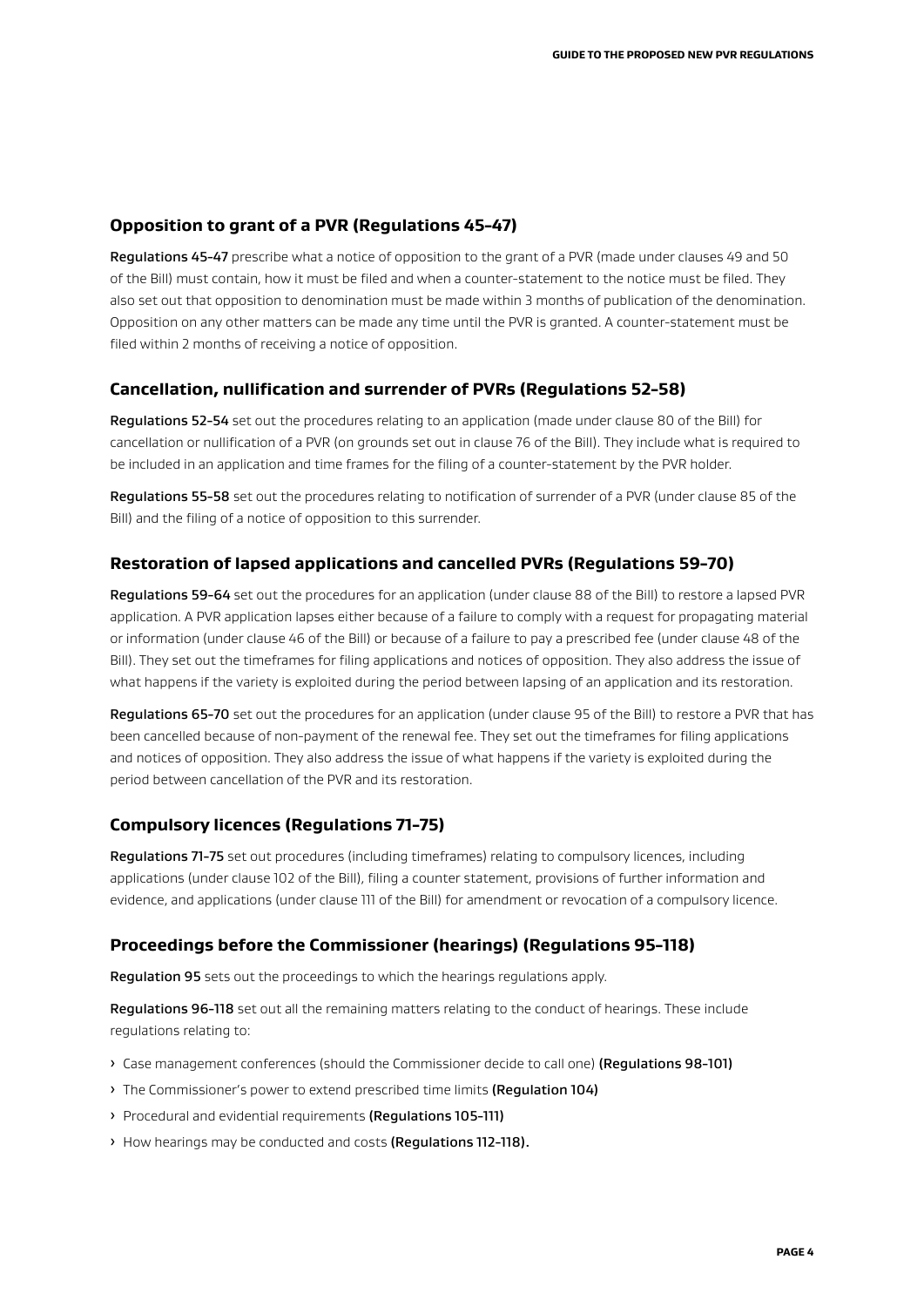COMMENT: The hearings regulations bring the PVR regime into line with the Trade Marks and Patents regimes. They are now the same across all these IP statutes. It has been a significant gap in the current regulations that there have not been prescribed processes for dealing with disputes over PVR applications and granted PVRs.

Hearings are carried out by a separate team within IPONZ to ensure independence from the original decision makers. Hearings can be (i) by appearance in person, (ii) by submissions, or (iii) on the papers.

A hearing may be required whenever a formal notice or application is filed in relation to:

- ȓ Opposition to a PVR grant
- ȓ Cancellation, nullification or surrender of a PVR grant
- > Restoration of lapsed PVR application or PVR grant cancelled for non-payment of renewal fee
- > A compulsory license application.

A hearing may also be required under clause 118 of the Bill which refers to situations in which the Commissioner exercises any of their discretionary powers under the legislation adversely against any person.

# **Other matters**

## The matters in this section are largely a collection of administrative provisions.

#### **Substitution and assignments (Regulations 49-51)**

Regulation 49 prescribes what must be included when a direction is sought (under clause 70 of the Bill) that an application should proceed in the name of another person to whom the PVR application has been assigned.

Regulation 50 prescribes what must be included when an application is made (under clause 72 of the Bill) to register an interest in a PVR.

Regulation 51 prescribes what must be included when an application is made (under clause 74 of the Bill) to transfer ownership of a PVR or a PVR application to another person in the event of the death of an applicant or PVR owner.

### **PVR register (Regulations 76-88)**

Regulations 76-88 prescribe matters relating to the PVR register (clauses 128-137 in the Bill). These include additional information required to be published in the register, searches of the register and the process to be followed when correcting the register.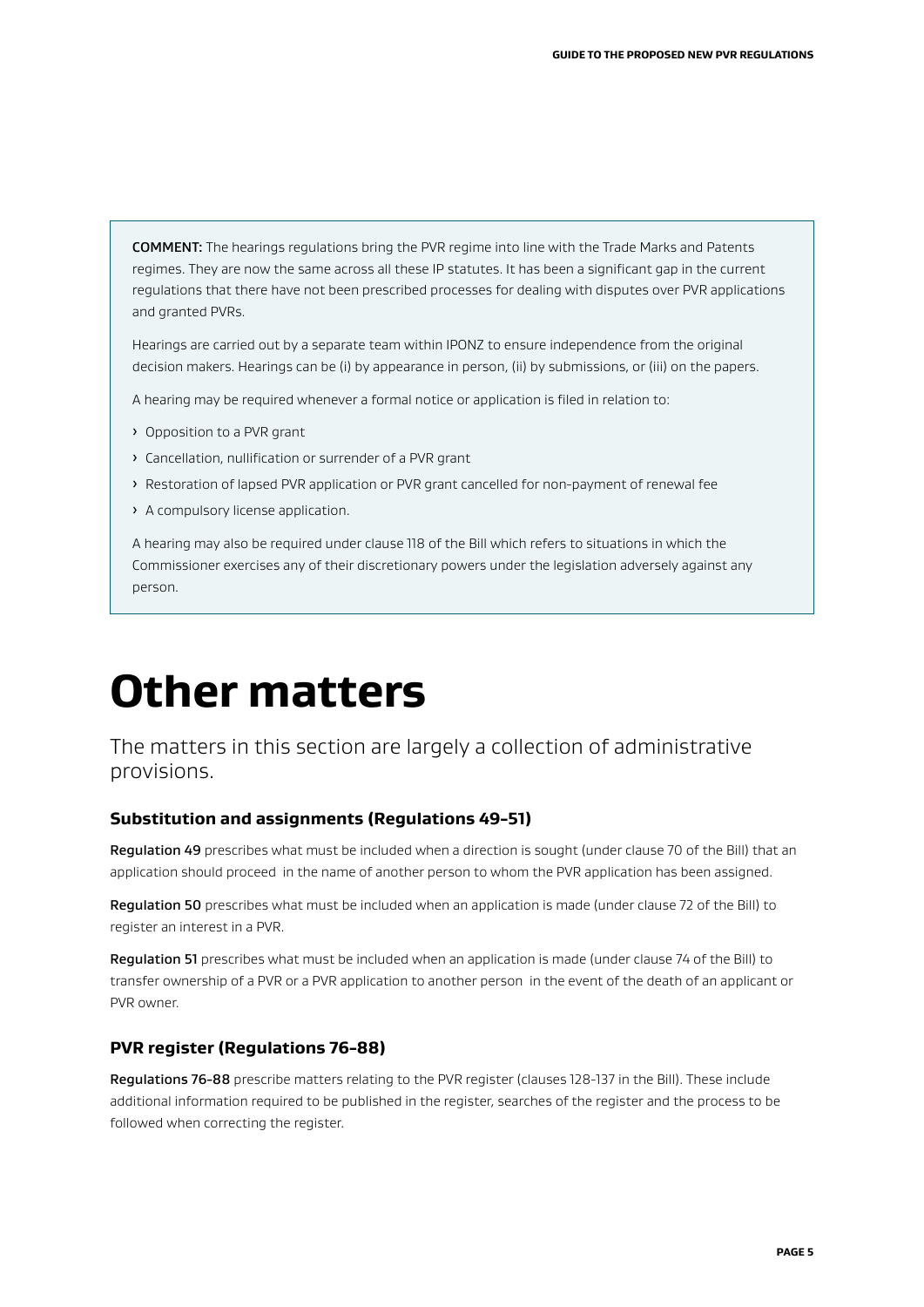## **Other matters (Regulations 89-94)**

Regulation 89 covers matters required to be published in the PVR Journal (under clause 145 of the Bill).

Regulation 90 requires that where the regulations require evidence to be filed, evidence must be filed by statutory declaration or affidavit.

Regulation 91 provides that the Commissioner may permit any documents filed in proceedings to be amended.

Regulation 92-93 provide that the Commissioner may waive requirements in certain circumstances, including in relation to PVR applications.

Regulation 94 requires the Commissioner to maintain electronic copies of all documents and information.